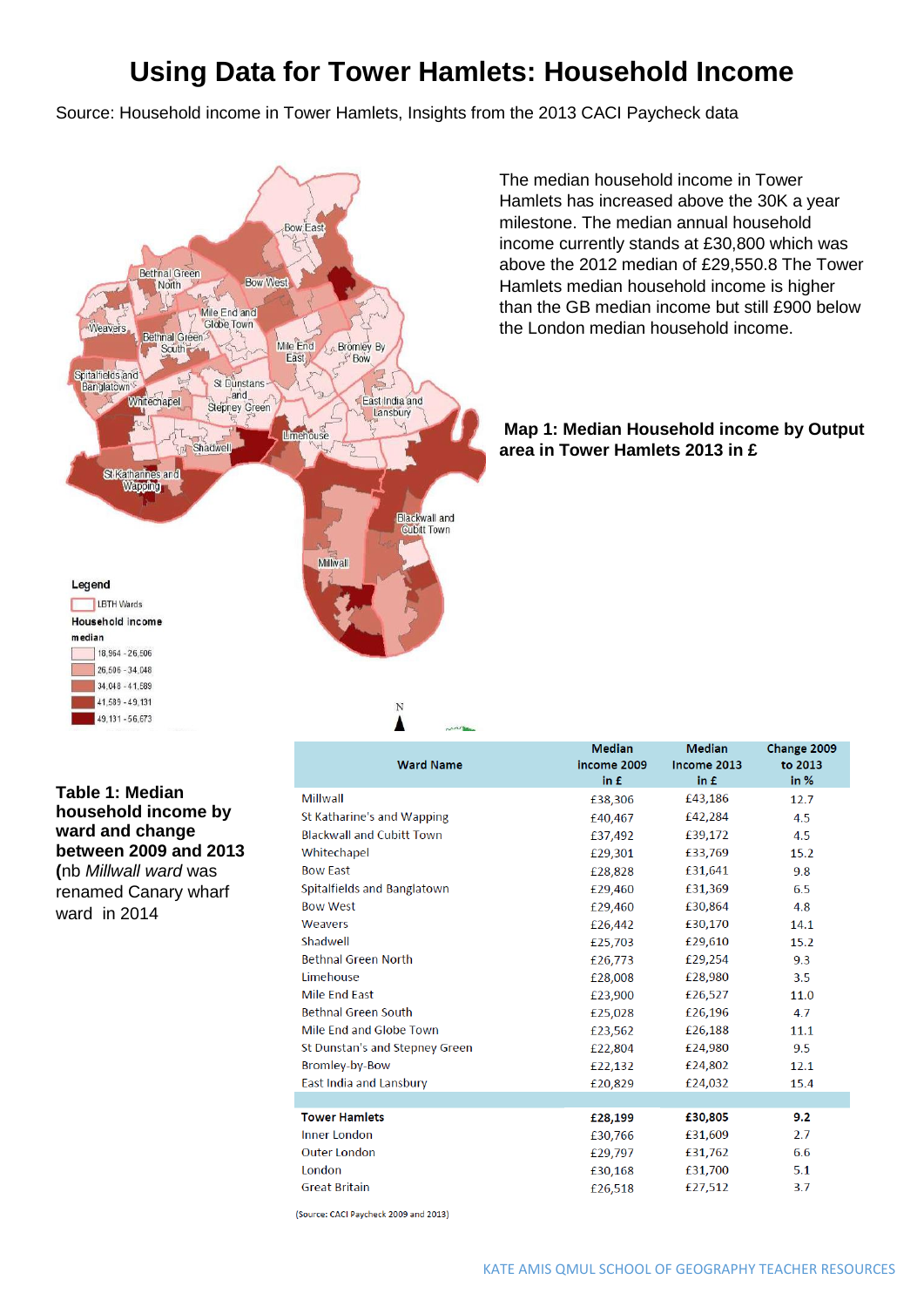### *Income Inequality in Tower Hamlets: Key facts taken from the Fairness Commission report of 2013 subtitled 'Is Tower Hamlets rich or poor?'*

Over a tenth of working residents earn in excess of £100,000 a year, compared to only 2% for London as a whole.

The median income in Tower Hamlets is broadly in line with the London median. Yet 50% of households have an annual income of below £50,000 and over 20% an income of just £15,000 a year or less. Nearly half of the borough's residents are claiming some kind of benefit.12% of households earn around £60,000 a year and 3.7% of households earn around £100,000



a year. The borough has proportionally more people earning over £85,000 a year than the London average

### The missing middle

One of characteristics of household income in Tower Hamlets is the lack of any clear 'middle' between rich and poor. This is evidenced by the fact that Tower Hamlets has a much higher proportion of both low earners and high earners than the rest of London, but proportionally less medium earners. Half of the 30,000 residents who work in the borough are in the three highest occupational sectors, with no change in the last decade. Low ranking sales and elementary roles have increased over this period, with no corresponding increase in middle-ranking roles.

### This is noted in the Local Economic Assessment of 2010*:*

*As Tower Hamlets changes and modernises its employment base it remains a place of extremes. Notable by its relative absence, by comparison with the London average, is what might be called the middle or intermediate range of skills, employment prospects and jobs. This 'missing middle' effect is linked to the particular pattern of housing tenure and the pricing of accommodation, and its interface with household incomes and wealth. The very wealthy and the very poor predominate in Tower Hamlets, with little bridging them economically or socially. At its worst, this represents a kind of bi-polar world in which two distinct groups are separated as much by psychological or cultural space as by physical or spatial barriers.*



# **Activity** A. Describe the changes shown by the map and the table B. Suggest reasons to account for these changes C. What additional data would be useful to help with your analysis?